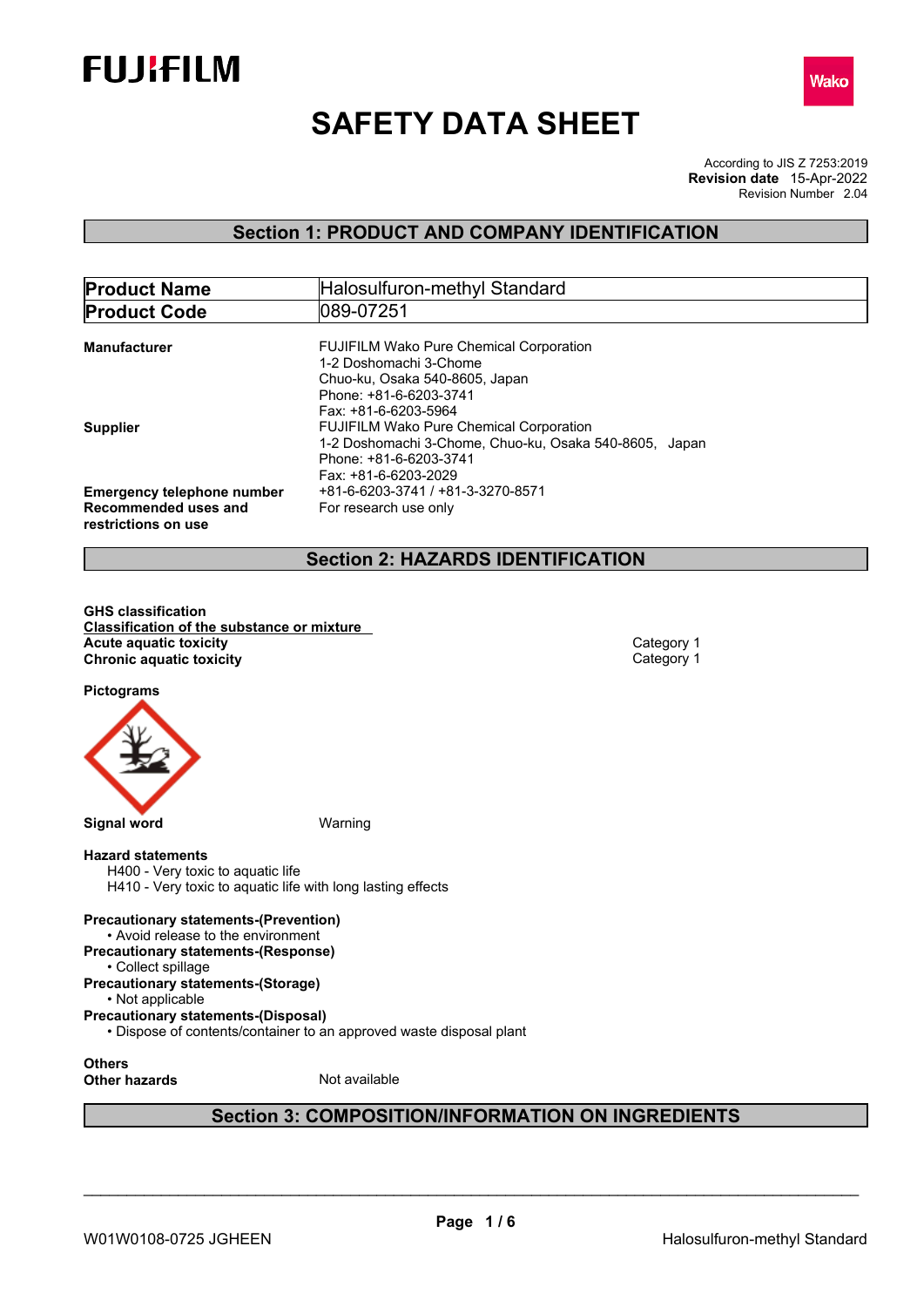#### **Single Substance or Mixture** Substance

**Formula** C13H15ClN6O7S

| <b>Chemical Name</b>                                            | Weight-% | <b>Molecular weight</b> | <b>ENCS</b>                                                                   | <b>ISHL No.</b>                       | <b>CAS RN</b> |
|-----------------------------------------------------------------|----------|-------------------------|-------------------------------------------------------------------------------|---------------------------------------|---------------|
| methyl<br>Halosulturon                                          | 99.0     | 434.81                  | N/A                                                                           | $1 - 1$<br>n 10°<br>1594<br>י-מ<br>ັບ | 100784-20-1   |
| $\mathbf{M}$ . The set of $\mathbf{M}$ is a set of $\mathbf{M}$ |          |                         | المتماع مستلم والمسامع والمستقام والمستورة والمستعدد والمستني والمالح المسالف |                                       |               |

**Note on ISHL No.:** \* in the table means announced chemical substances.

**Impurities and/or Additives:** Not applicable

# **Section 4: FIRST AID MEASURES**

#### **Inhalation**

Remove to fresh air. If symptoms persist, call a physician.

#### **Skin contact**

Wash off immediately with soap and plenty of water. If symptoms persist, call a physician.

#### **Eye contact**

IF IN EYES: Rinse cautiously with water for several minutes. Remove contact lenses, if present and easy to do. Continue rinsing. Immediate medical attention is required.

### **Ingestion**

Rinse mouth. Never give anything by mouth to an unconscious person. Call a physician or poison control center immediately. Do not induce vomiting without medical advice.

#### **Protection of first-aiders**

Use personal protective equipment as required.

### **Section 5: FIRE FIGHTING MEASURES**

#### **Suitable extinguishing media**

Water spray (fog), Carbon dioxide (CO2), Foam, Extinguishing powder, Sand

### **Unsuitable extinguishing media**

No information available

### **Specific hazards arising from the chemical product**

Thermal decomposition can lead to release of irritating and toxic gases and vapors.

### **Special extinguishing method**

No information available

### **Special protective actions for**

#### **fire-fighters**

Use personal protective equipment as required.Firefighters should wear self-contained breathing apparatus and full firefighting turnout gear.

# **Section 6: ACCIDENTAL RELEASE MEASURES**

#### **Personal precautions, protective equipment and emergency procedures**

For indoor, provide adequate ventilation process until the end of working. Deny unnecessary entry other than the people involved by, for example, using a rope. While working, wear appropriate protective equipments to avoid adhering it on skin, or inhaling the gas. Work from windward, and retract the people downwind.

#### **Environmental precautions**

To be careful not discharged to the environment without being properly handled waste water contaminated.

### **Methods and materials for contaminent and methods and materials for cleaning up**

Sweep up and gather scattered particles, and collect it in an empty airtight container.

### **Recoverly, neutralization**

No information available

### **Secondary disaster prevention measures**

Clean contaminated objects and areas thoroughly observing environmental regulations.

# **Section 7: HANDLING AND STORAGE**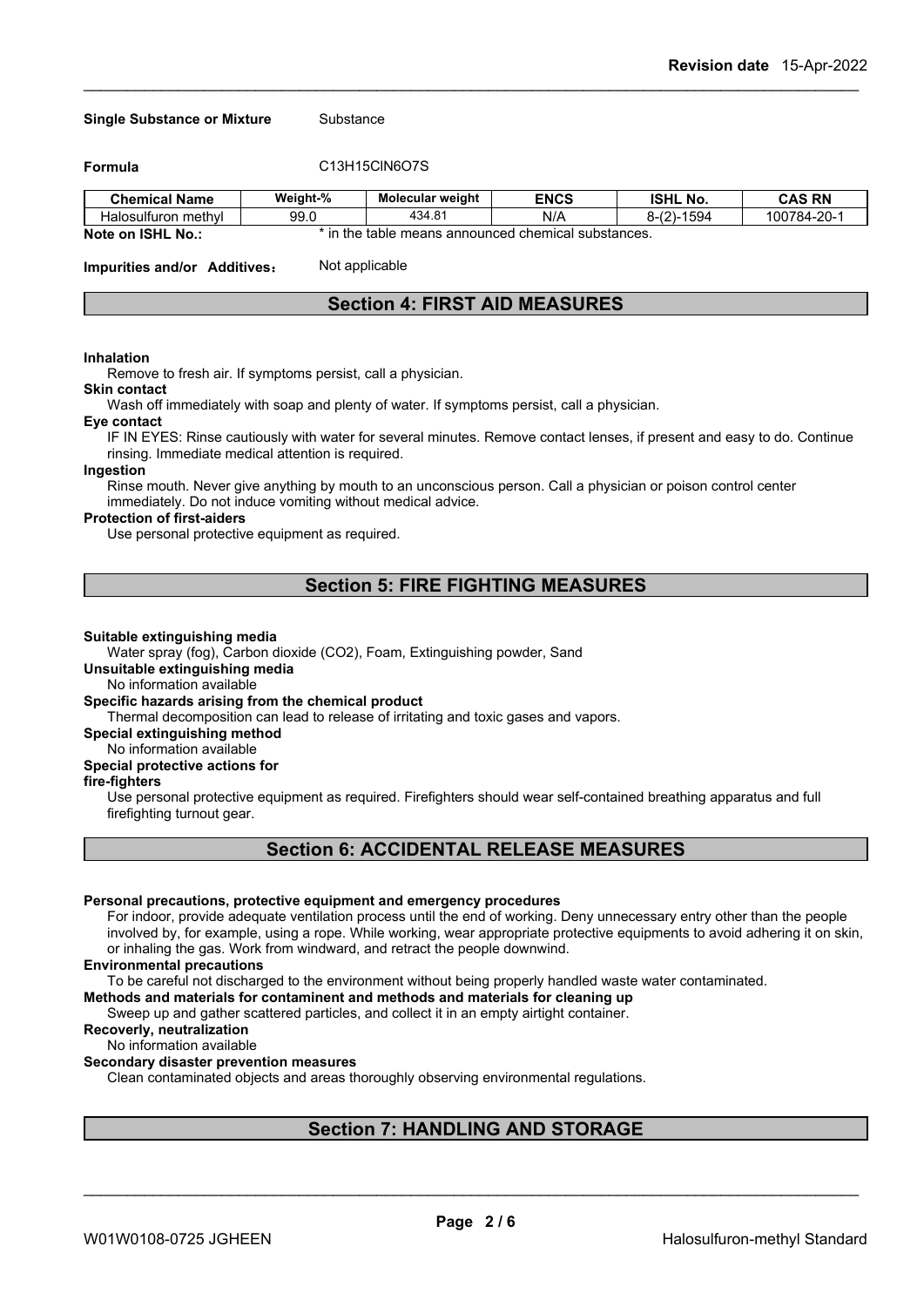| <b>Handling</b>                    |                                                                                                                                                                                                                                                                                                                                                                                                                                                                                                        |
|------------------------------------|--------------------------------------------------------------------------------------------------------------------------------------------------------------------------------------------------------------------------------------------------------------------------------------------------------------------------------------------------------------------------------------------------------------------------------------------------------------------------------------------------------|
| <b>Technical measures</b>          |                                                                                                                                                                                                                                                                                                                                                                                                                                                                                                        |
|                                    | Avoid contact with strong oxidizing agents. Use with local exhaust ventilation.                                                                                                                                                                                                                                                                                                                                                                                                                        |
| <b>Precautions</b>                 |                                                                                                                                                                                                                                                                                                                                                                                                                                                                                                        |
| handling area                      | Do not rough handling containers, such as upsetting, falling, giving a shock, and dragging Prevent leakage, overflow, and<br>scattering. Not to generate steam and dust in vain. Seal the container after use. After handling, wash hands and face, and<br>then gargle In places other than those specified, should not be smoking or eating and drinking Should not be brought<br>contaminated protective equipment and gloves to rest stops Deny unnecessary entry of non-emergency personnel to the |
| <b>Safety handling precautions</b> | Avoid contact with skin, eyes or clothing. Use personal protective equipment as required.                                                                                                                                                                                                                                                                                                                                                                                                              |
| <b>Storage</b>                     |                                                                                                                                                                                                                                                                                                                                                                                                                                                                                                        |
| Safe storage conditions            |                                                                                                                                                                                                                                                                                                                                                                                                                                                                                                        |
| <b>Storage conditions</b>          | Store away from sunlight in a cool $(2\t{-}10\degree C)$ well-ventilated dry place.                                                                                                                                                                                                                                                                                                                                                                                                                    |
| Safe packaging material            | Glass                                                                                                                                                                                                                                                                                                                                                                                                                                                                                                  |
| Incompatible substances            | Strong oxidizing agents                                                                                                                                                                                                                                                                                                                                                                                                                                                                                |
|                                    | <b>Section 8: EXPOSURE CONTROLS/PERSONAL PROTECTION</b>                                                                                                                                                                                                                                                                                                                                                                                                                                                |
|                                    |                                                                                                                                                                                                                                                                                                                                                                                                                                                                                                        |
|                                    |                                                                                                                                                                                                                                                                                                                                                                                                                                                                                                        |

### **Engineering controls**

In case of indoor workplace, seal the source or use a local exhaust system. Provide the safety shower facility, and handand eye-wash facility. And display their position clearly.

**Exposure limits** This product, as supplied, does not contain any hazardous materials with occupational exposure limits established by the region specific regulatory bodies.

# **Personal protective equipment**<br>**Respiratory protection** Dust mask **Respiratory protection Hand protection** Protection gloves **Skin** and body protection

**Eye protection** protective eyeglasses or chemical safety goggles<br> **Skin and body protection** Long-sleeved work clothes

**General hygiene considerations**

Handle in accordance with good industrial hygiene and safety practice.

# **Section 9: PHYSICAL AND CHEMICAL PROPERTIES**

| <b>Form</b>                                            |                               |
|--------------------------------------------------------|-------------------------------|
| Color                                                  | white                         |
| Appearance                                             | crystals - crystalline powder |
| Odor                                                   | no data available             |
| Melting point/freezing point                           | 175 - 180 °C                  |
| Boiling point, initial boiling point and boiling range | no data available             |
| <b>Flammability</b>                                    | no data available             |
| <b>Evaporation rate:</b>                               | no data available             |
| Flammability (solid, gas):                             | no data available             |
| Upper/lower flammability or                            |                               |
| explosive limits                                       |                               |
| Upper:                                                 | no data available             |
| Lower:                                                 | no data available             |
| <b>Flash point</b>                                     | no data available             |
| Auto-ignition temperature:                             | no data available             |
| Decomposition temperature:                             | no data available             |
| рH                                                     | no data available             |
| Viscosity (coefficient of viscosity)                   | no data available             |
| <b>Dynamic viscosity</b>                               | no data available             |
| <b>Solubilities</b>                                    | acetone : soluble.            |
| n-Octanol/water partition coefficient: (log Pow)       | no data available             |
| Vapour pressure                                        | no data available             |
| <b>Specific Gravity / Relative density</b>             | 1.618 g/mL                    |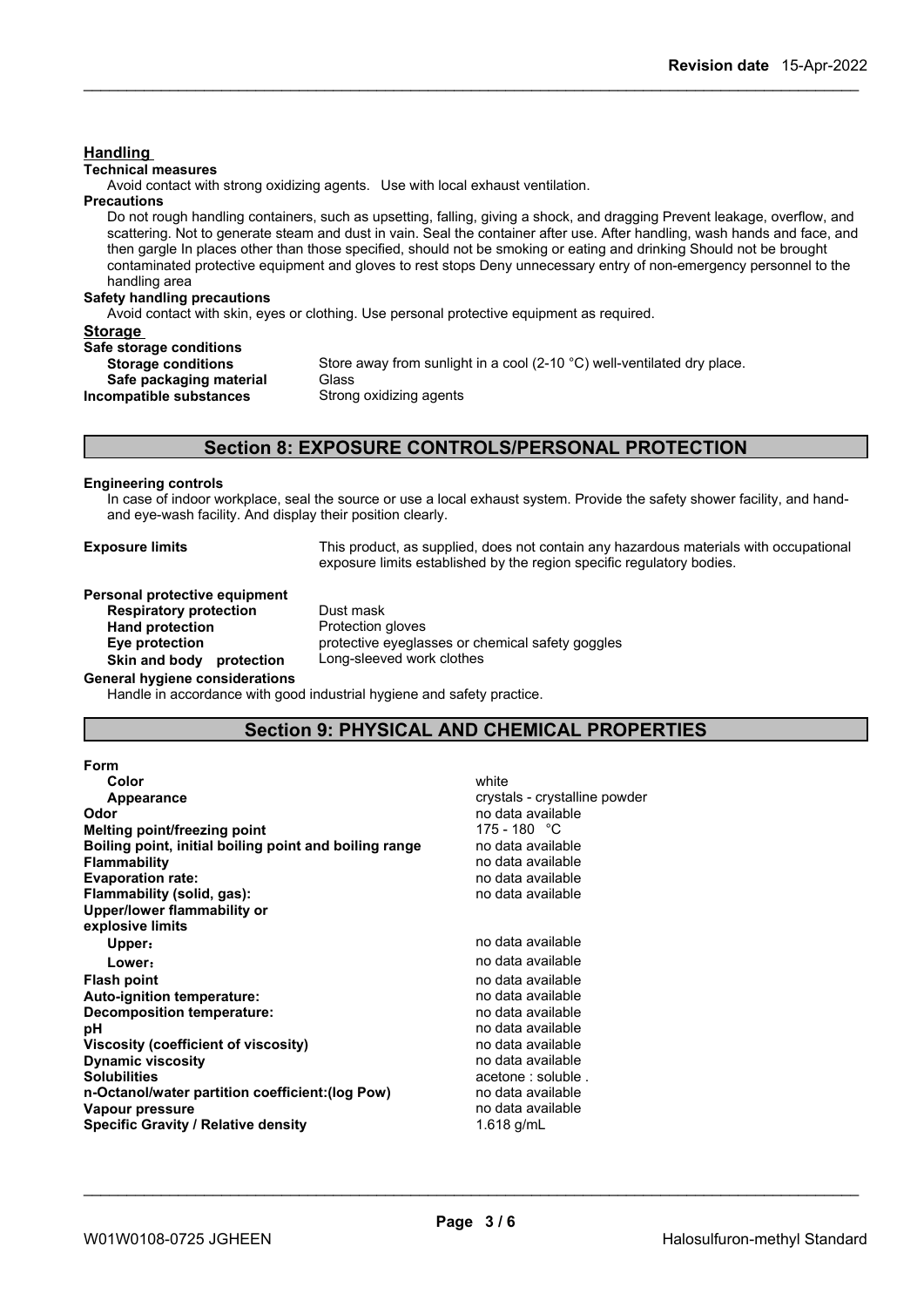**Vapour density**<br> **Particle characteristics**<br> **Particle characteristics Particle characteristics** 

# **Section 10: STABILITY AND REACTIVITY**

**Stability**

**Reactivity no data available Chemical stability** Stable under recommended storage conditions. **Hazardous reactions** None under normal processing **Conditions to avoid** Extremes of temperature and direct sunlight **Incompatible materials** Strong oxidizing agents **Hazardous decomposition products** Carbon monooxide (CO), Carbon dioxide (CO2), Nitrogen oxides (NOx), Sulfur oxides (SOx), Halides

# **Section 11: TOXICOLOGICAL INFORMATION**

**Acute toxicity**

| Chan<br><b>Name</b>          | DEO<br><b>THA</b><br>yə u | $\overline{1}$<br>שפּ∪. | CFA<br>.uou |
|------------------------------|---------------------------|-------------------------|-------------|
| methyl<br>ulturon<br>⊶alos∙∶ | $- - - -$<br>5.8ma/ka/rat | nnnn.<br>')ma/ka(rat,   | N/f         |

| <b>Chemical Name</b> | Acute toxicity -oral- source | Acute toxicity -dermal-source Acute toxicity -inhalation gas- |                          |
|----------------------|------------------------------|---------------------------------------------------------------|--------------------------|
|                      | information                  | information                                                   | source information       |
| Halosulfuron methyl  | Based on the NITE GHS        | Based on the NITE GHS                                         | Based on the NITE GHS    |
|                      | classification results.      | Iclassification results.                                      | Iclassification results. |

| <b>Chemical Name</b> | <b>Acute toxicity -inhalation</b> | Acute toxicity -inhalation dust- Acute toxicity -inhalation mist- |                          |
|----------------------|-----------------------------------|-------------------------------------------------------------------|--------------------------|
|                      | vapor-source information          | source information                                                | source information       |
| Halosulfuron methyl  | Based on the NITE GHS             | Based on the NITE GHS                                             | Based on the NITE GHS    |
|                      | Iclassification results.          | Iclassification results.                                          | Iclassification results. |

**Skin irritation/corrosion**

| <b>Chemical Name</b>                  | Skin corrosion/irritation source information         |
|---------------------------------------|------------------------------------------------------|
| Halosulfuron methyl                   | Based on the NITE GHS classification results.        |
| Serious eye damage/ irritation        |                                                      |
| <b>Chemical Name</b>                  | Serious eye damage/irritation source information     |
| Halosulfuron methyl                   | Based on the NITE GHS classification results.        |
| Respiratory or skin sensitization     |                                                      |
| <b>Chemical Name</b>                  | Respiratory or Skin sensitization source information |
| Halosulfuron methyl                   | Based on the NITE GHS classification results.        |
| <b>Reproductive cell mutagenicity</b> |                                                      |
| <b>Chemical Name</b>                  | germ cell mutagencity source information             |
| Halosulfuron methyl                   | Based on the NITE GHS classification results.        |
| Carcinogenicity                       |                                                      |
| <b>Chemical Name</b>                  | <b>Carcinogenicity source information</b>            |
| Halosulfuron methyl                   | Based on the NITE GHS classification results.        |

**Reproductive toxicity**

| <b>Chemical Name</b>                                              | Reproductive toxicity source information      |
|-------------------------------------------------------------------|-----------------------------------------------|
| Halosulfuron methyl                                               | Based on the NITE GHS classification results. |
| <b>STOT-single exposure</b>                                       |                                               |
| <b>Chemical Name</b>                                              | STOT -single exposure- source information     |
| Halosulfuron methyl                                               | Based on the NITE GHS classification results. |
| <b>STOT-repeated exposure</b>                                     |                                               |
| STOT-repeated exposure-source information<br><b>Chemical Name</b> |                                               |
| Halosulfuron methyl                                               | Based on the NITE GHS classification results. |
|                                                                   |                                               |

**Aspiration hazard**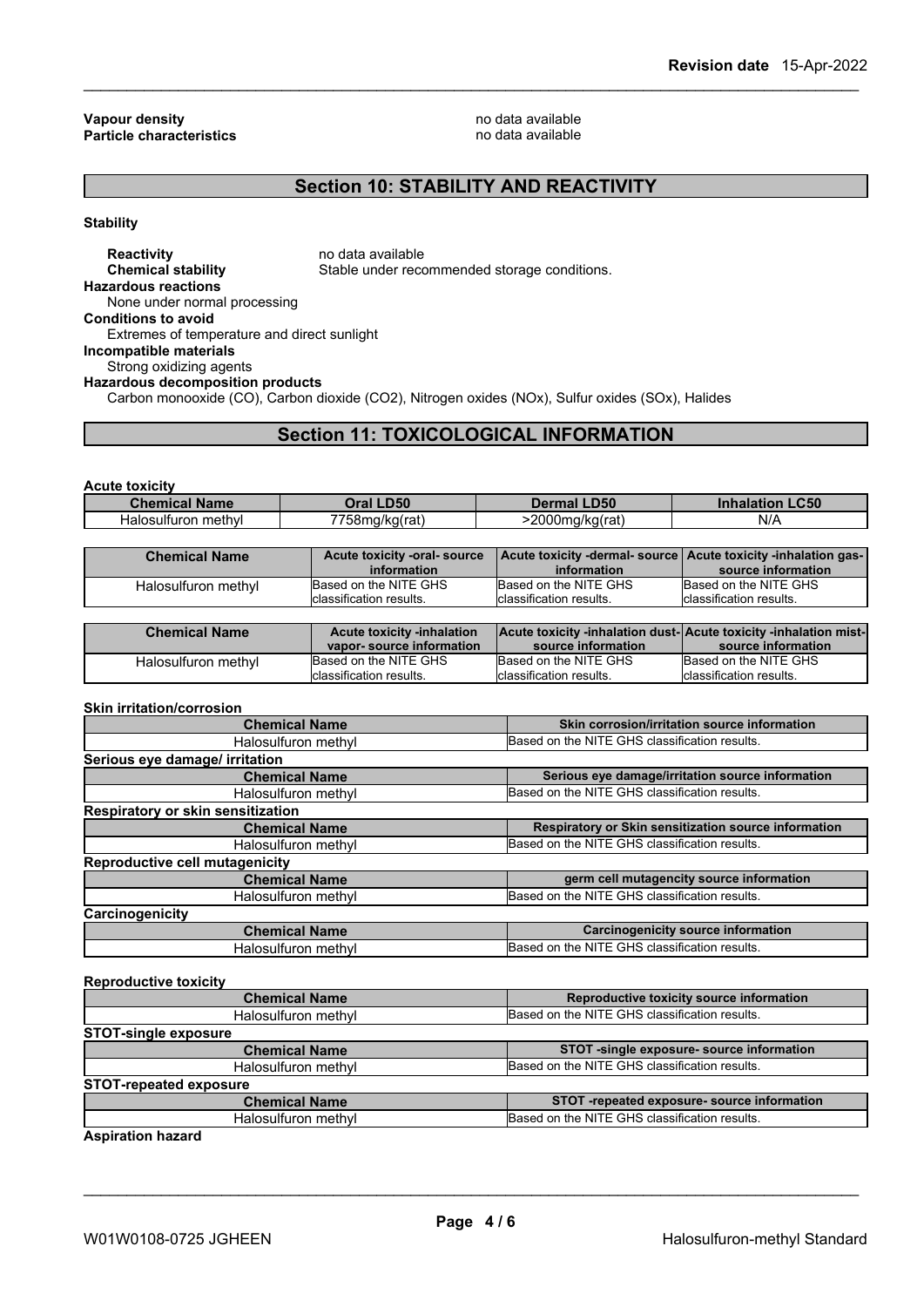| <b>The Committee of the Committee</b><br><b>Name</b> | Aspiration Hazard source information                              |
|------------------------------------------------------|-------------------------------------------------------------------|
| nethvl<br>alos: "<br>،ır<br>⊔l†i                     | GHS<br>$\sim$<br>on the<br>. NITE<br>า results.<br>classification |

# **Section 12: ECOLOGICAL INFORMATION**

### **Ecotoxicity**

| <b>Chemical Name</b> | Algae/aguatic plants | ™ish | Crustacea |
|----------------------|----------------------|------|-----------|
| Halosulfuron methyl  | EC:Lemna gibba       | N/A  | N/A       |
|                      | $0.042$ ppb 14day    |      |           |

### **Other data**

| <b>Chemical Name</b> | Short-term (acute) hazardous to the<br>aquatic environment source | Long-term (chronic) hazardous to the<br>aquatic environment source |
|----------------------|-------------------------------------------------------------------|--------------------------------------------------------------------|
|                      | information                                                       | information                                                        |
| Halosulfuron methyl  | Based on the NITE GHS classification                              | Based on the NITE GHS classification                               |
|                      | lresults.                                                         | lresults.                                                          |

| Persistence and degradability    | No information available |
|----------------------------------|--------------------------|
| <b>Bioaccumulative potential</b> | No information available |
| Mobility in soil                 | No information available |
| Hazard to the ozone layer        | No information available |

### **Section 13: DISPOSAL CONSIDERATIONS**

#### **Waste from residues**

Disposal should be in accordance with applicable regional, national and local laws and regulations. **Contaminated container and contaminated packaging**

Disposal should be in accordance with applicable regional, national and local laws and regulations.

# **Section 14: TRANSPORT INFORMATION**

| <b>ADR/RID</b>                                                 |                                                                          |
|----------------------------------------------------------------|--------------------------------------------------------------------------|
| UN number                                                      | <b>UN3077</b>                                                            |
| Proper shipping name:                                          | Environmentally hazardous substance, solid, n.o.s. (Halosulfuron methyl) |
| UN classfication                                               | 9                                                                        |
| <b>Subsidiary hazard class</b>                                 |                                                                          |
| Packing group                                                  | Ш                                                                        |
| <b>Marine pollutant</b>                                        | Yes                                                                      |
| <b>IMDG</b>                                                    |                                                                          |
| UN number                                                      | <b>UN3077</b>                                                            |
| Proper shipping name:                                          | Environmentally hazardous substance, solid, n.o.s. (Halosulfuron methyl) |
| UN classfication                                               | 9                                                                        |
| <b>Subsidiary hazard class</b>                                 |                                                                          |
| Packing group                                                  | Ш                                                                        |
| <b>Marine pollutant (Sea)</b>                                  | Yes                                                                      |
| <b>Transport in bulk according to</b> No information available |                                                                          |
| Annex II of MARPOL 73/78 and                                   |                                                                          |
| the <b>IBC</b> Code                                            |                                                                          |
| <b>IATA</b>                                                    |                                                                          |
| UN number                                                      | UN3077                                                                   |
| Proper shipping name:                                          | Environmentally hazardous substance, solid, n.o.s. (Halosulfuron methyl) |
| <b>UN classfication</b>                                        | 9                                                                        |
| <b>Subsidiary hazard class</b>                                 |                                                                          |
| Packing group                                                  | Ш                                                                        |
| <b>Environmentally Hazardous</b>                               | Yes                                                                      |
| <b>Substance</b>                                               |                                                                          |